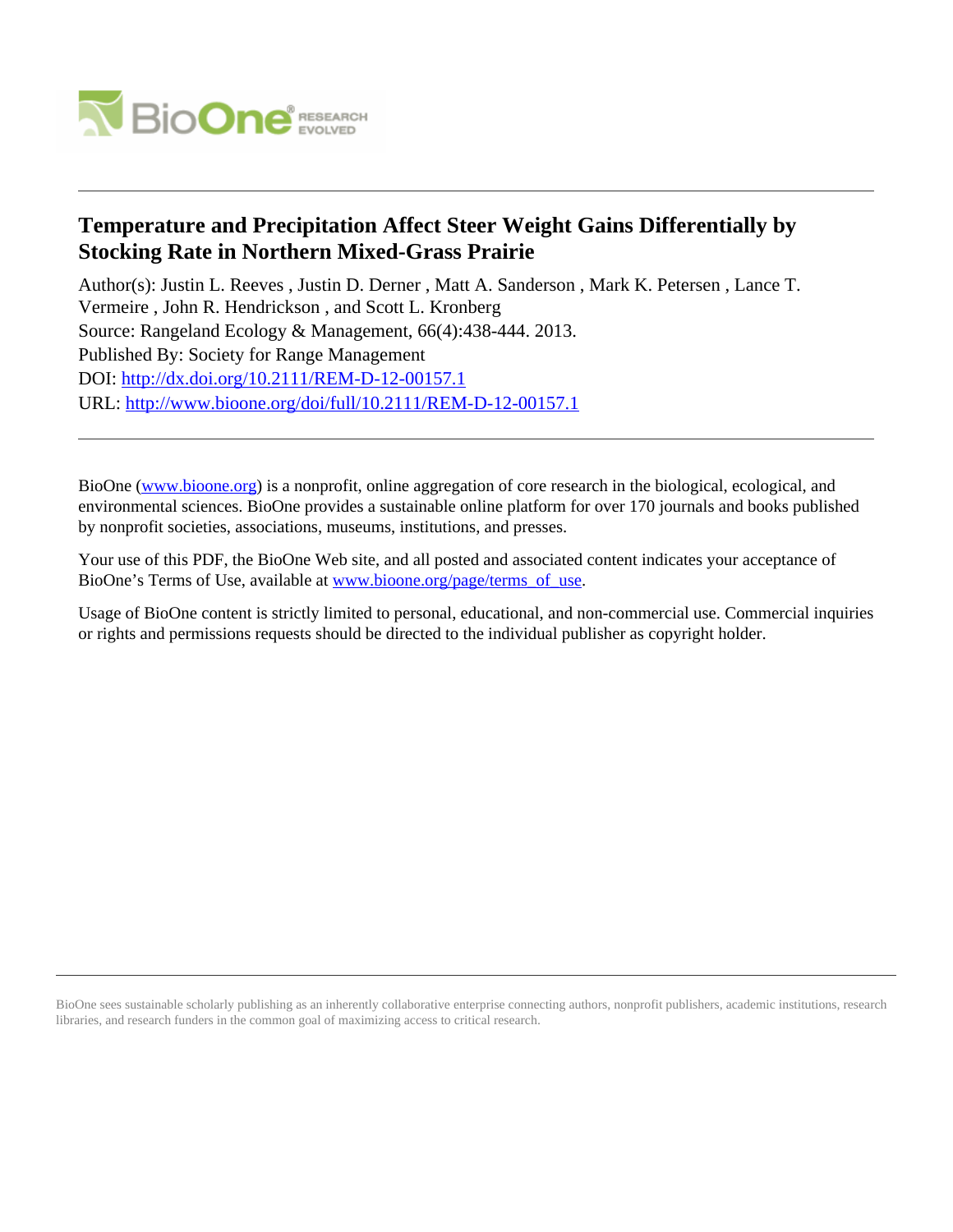## Temperature and Precipitation Affect Steer Weight Gains Differentially by Stocking Rate in Northern Mixed-Grass Prairie

Justin L. Reeves,<sup>1</sup> Justin D. Derner,<sup>2</sup> Matt A. Sanderson,<sup>3</sup> Mark K. Petersen,<sup>4</sup> Lance T. Vermeire,<sup>5</sup> John R. Hendrickson,  $6$  and Scott L. Kronberg<sup>7</sup>

Authors are <sup>1</sup>Research Ecologist and <sup>2</sup>Supervisory Research Rangeland Management Specialist and Research Leader, USDA-ARS Rangeland Resources Research Unit, Cheyenne, WY 82009, USA; <sup>3</sup>Research Leader, <sup>6</sup>Research Rangeland Management Specialist, and <sup>7</sup>Research Animal Scientist, USDA-ARS Northern Great Plains Research Laboratory, Mandan, ND 58554, USA; and <sup>4</sup>Research Leader and <sup>5</sup>Ecologist, USDA-ARS Fort Keogh Livestock and Range Research Laboratory, Miles City, MT 59301, USA.

#### **Abstract**

Cattle weight gain responses to seasonal weather variability are difficult to predict for rangelands because few long-term  $(>20$ yr) studies have been conducted. However, an increased understanding of temperature and precipitation influences on cattle weight gains is needed to optimize stocking rates and reduce enterprise risk associated with climatic variability. Yearling steer weight gain data collected at the USDA-ARS High Plains Grasslands Research Station at light, moderate, and heavy stocking rates for 30 years (1982–2011) were used to examine the effects of spring (April–June) and summer (July–September) temperature and precipitation, as well as prior-growing-season (prior April–September) and fall/winter (October–March) precipitation, on beef production (kg·ha<sup>-1</sup>). At heavier stocking rates, steer production was more sensitive to seasonal weather variations. A novel finding was that temperature (relatively cool springs and warm summers) played a large predictive role on beef production. At heavier stocking rates, beef production was highest during years with cool, wet springs and warm, wet summers, corresponding to optimum growth conditions for this mixed  $C_3 - C_4$  plant community. The novelty and utility of these findings may increase the efficacy of stocking rate decision support tools. The parsimonious model structure presented here includes three-month seasonal clusters that are forecasted and freely available from the US National Oceanic and Atmospheric Administration up to a year in advance. These seasonal weather forecasts can provide ranchers with an increased predictive capacity to adjust stocking rates (in advance of the grazing season) according to predicted seasonal weather conditions, thereby reducing enterprise risk.

Key Words: beef cattle production, climate variability, decision support tools, grazing management, model averaging, semiarid rangeland

### INTRODUCTION

Much has been ascertained over the last six decades regarding rangeland management practices and beef production (Holechek et al. 1998; Briske et al. 2011), but understanding the influence of climatic variables such as temperature and precipitation on cattle weight gains remains problematic. There are few long-term studies undertaken in resource management (Lindenmayer et al. 2012) and beef production (Briske et al. 2011), although such studies are invaluable. Of the few studies that have addressed long-term cattle weight gains (e.g., Willms et al. 1986; Hart and Ashby 1998; Derner et al. 2008), only Derner et al. (2008) examined the influence of precipitation on cattle weight gains, finding that higher spring (April–June) precipitation totals increased beef production in northern mixed-grass prairie. Further elucidating the effects of precipitation (and temperature) on beef production would assist in

Manuscript received 19 October 2012; manuscript accepted 26 February 2013.

modeling efforts to help ranchers maximize production and minimize enterprise risk (Derner et al. 2012).

Previous modeling efforts have examined the effects that climate change may have either directly or indirectly on beef production (e.g., Hanson et al. 1993; Andales et al. 2005; Mader et al. 2009; Ritten et al. 2010; Torell et al. 2010). These models, however, were not founded on data that originally and directly linked long-term cattle weight gains to corresponding climatic variability. Climatic variability and timing of precipitation influences productivity of grasslands (Craine et al. 2012), as well as bison weight gains in tallgrass prairie (Craine et al. 2009). Inclusion of relationships between climatic variability and beef production from long-term data would increase the accuracy and reliability of predicted cattle weight gains. Given that temperature and precipitation data, as well as forecasts, can easily be gathered from multiple sources such as the US National Oceanic and Atmospheric Administration  $(NOAA)$ ,<sup>1</sup> models including the effects of temperature and precipitation on beef production would have more utility for livestock producers. Accordingly, a direct linkage between seasonal weather variability and cattle weight gains was the primary relationship explored here.

Data on yearling steer weight gains, along with temperature and precipitation, have been collected at the USDA-ARS High

Mention of a proprietary product does not constitute a guarantee or warranty of the product by USDA or the authors and does not imply its approval to the exclusion of the other products that also may be suitable.

Correspondence: Justin L. Reeves, USDA-ARS High Plains Grassland Research Station, 8408 Hildreth Road, Cheyenne, WY 82009, USA. Email: Justin.Reeves@ars.usda.gov

 $\odot$  2013 The Society for Range Management

http://www.noaa.gov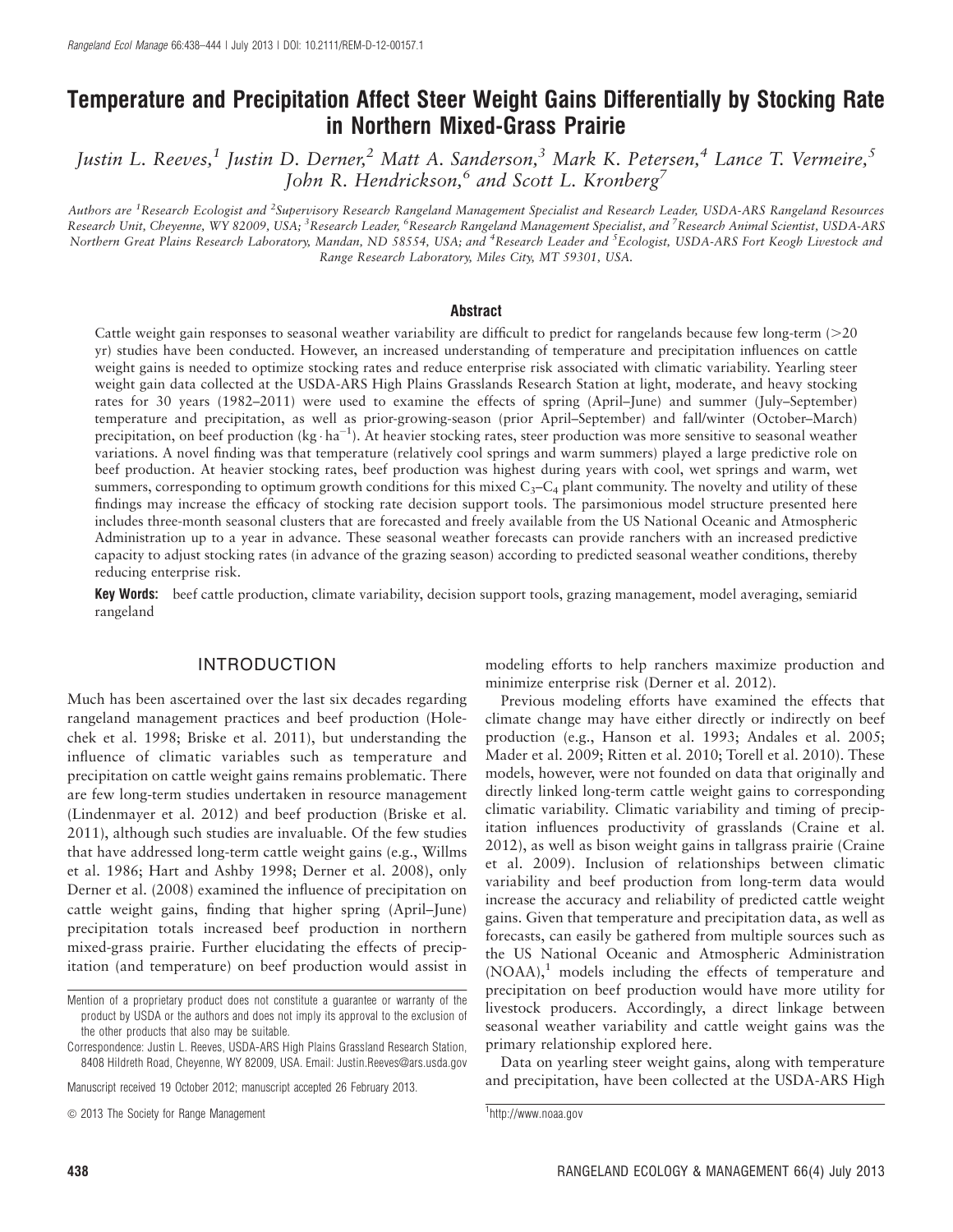Plains Grasslands Research Station (HPGRS) near Cheyenne, Wyoming, USA (see site description below) since 1982. Prior analyses have been performed on subsets of these data (Hart et al. 1988; Manley et al. 1997; Derner et al. 2008). Stocking rate and spring precipitation influence cattle weight gains in this northern mixed-grass prairie (Derner et al. 2008). We expand on these prior studies by examining data covering the entire 30 yr period (1982–2011), with hypotheses that 1) greater spring (April–June) and summer (July–September) precipitation will increase beef production, with temperature having a smaller or negligible effect, and 2) sensitivity to climate variables will be most pronounced at heavy stocking rates, with decreasing sensitivity for moderate and light stocking rates.

### METHODS

#### Site Description

This experiment began in 1982 on northern mixed-grass prairie at HPGRS ( $\sim$ 7 km northwest of Cheyenne, Wyoming, USA; lat 41°11'N, long 104°53'W). The primary ecological site is Loamy (Site ID is R067AY122WY). Mean annual precipitation (132 yr) is 381 mm, peaking in May. Soils at HPGRS are welldrained and coarse, and largely comprised of Albinas, Ascalon, and Altvan loams (mixed mesic Aridic Argiustolls), and Cascajo gravelly loam (mixed mesic Aridic Calciorthid) (Stevenson et al. 1984). Vegetation is predominately grasses. Perennial cool-season  $(C_3)$  graminoids include western wheatgrass (Pascopyrum smithii [Rydb.] Á. Löve), needle-and-thread (Hesperostipa comata [Trin. & Rupr.] Barkworth), prairie junegrass (Koeleria macrantha [Ledeb.] J.A. Schultes), and needleleaf sedge (Carex duriuscula C.A. Mey). Blue grama (Bouteloua gracilis [H.B.K.] Lag. ex Griffiths) is the primary perennial warm-season  $(C_4)$  grass. Scarlet globemallow (Sphaeralcea coccinea [Nutt.] Rydb.) is the primary forb, and fringed sage (Artemisia frigida Willd.) is the primary subshrub. Warm-season grasses and forbs increase, while cool-season grasses decrease, under heavy stocking rates (Manley et al. 1997).

### Grazing Treatments

Three season-long (early June–early October), continuous grazing treatments were initiated in 1982 on two replicate pastures per treatment (data combined from replicates for analyses described below; light stocking rate not replicated) and have continued each year to the present: light  $(15.7 \pm 2.8)$ animal unit days per hectare  $[{\rm AUD} \cdot {\rm ha}^{-1}]$ ; mean  $\pm$  SD), moderate  $(32.6 \pm 5.5 \text{ AUD} \cdot \text{ha}^{-1})$ , and heavy  $(43.4 \pm 7.3)$  $\text{AUD} \cdot \text{ha}^{-1}$ ) stocking rates (Table 1). These stocking rates were originally established to be  $\sim$ 35% below, equal to, and  $\sim$ 33% above USDA-NRCS recommended stocking rates respectively (Hart et al. 1988). Yearling steers (Hereford, Black Angus, or crossed English breeds) were used as grazing animals, and each steer was weighed before and after each grazing season. Prior to each weighing, steers were held overnight without food or water. All experimental procedures were undertaken with HPGRS Animal Care and Use Committee oversight. Total beef production per hectare (kg·ha<sup>-1</sup>) was calculated by dividing the sum of the seasonal gains for each steer in each treatment

by the number of total hectares for that treatment. Cattle did not graze pastures in 1989, 2000, and 2002 because of severe droughts. Likewise, in 1994 and 2006, grazing seasons were shortened due to drought. See Table 1 for specific dates and stocking rates for each grazing season. An animal unit equivalent of 0.75 was used for the yearling steers in calculating the stocking rates (Holechek et al. 1998).

#### Statistical Analyses and Model Fitting

To test for effects both within-season and on the seasonal lag of temperature and precipitation on steer weight gains, model averaging methodology was used in JMP  $10.0.0$ ,<sup>2</sup> which averages models with respect to corrected Akaike Information Criterion (AICc) weights (SAS Institute Inc. 2012). Model averaging was used because it enabled the fitting and averaging of multiple competing models. Averaging across a set of models accounts for model uncertainty and selection procedure bias, ensuring a poor model was not selected (Wang et al. 2009). Model averaging results in models with excellent predictive abilities (SAS Institute Inc. 2012), and may always be more accurately predictive than ''best-model'' strategies (Burnham and Anderson 2004). Burnham and Anderson (2004) and Wang et al. (2009) provide reviews of model averaging.

In our model averaging structure, we used a maximum of eight terms because our models had eight total variables (see below). For the selection of models to be averaged, an AICc cutoff weight of 0.95 was used. For each variable, this model averaging methodology produces averaged (weighted) regression coefficients and corresponding standard errors (which indicate the bias of each coefficient toward zero). Resulting averaged variable coefficients were therefore considered robust (important) if they were larger than their respective standard errors. Because model averaging is an information-theoretic approach, trends must be interpreted and inferred from results tables, which can provide benefits over traditional null hypothesis testing and interpretation of P-values (Anderson et al. 2000).

We selected our model structure based on parsimony and a priori hypotheses (rather than "data dredging") to avoid spurious effects and overfitting of the data (Anderson et al. 2001). Our model structure was also selected to concur with weather predictions available to ranchers to maximize utility for decision support tools (Derner et al. 2012). For example, NOAA provides monthly outlooks for temperature and precipitation one month in advance, along with providing seasonal (three-month) outlooks up to a year in advance.<sup>3</sup> Our models used three-month clusters (see below), not only to be in line with available NOAA predictions, but also to provide biological meaning, as total spring (April–June) precipitation influences both beef production (Derner et al. 2008) and forage production (Derner and Hart 2007) in this system. Likewise, summer (July–September) precipitation could also clearly impact forage production, and because cattle grazing ended in late September or early October each year (Table 1), ending the summer cluster in September made this value biologically meaningful.

<sup>2</sup> http://www.jmp.com/support/help/The\_Model\_Averaging\_Option.shtml 3 http://www.nws.noaa.gov/predictions.php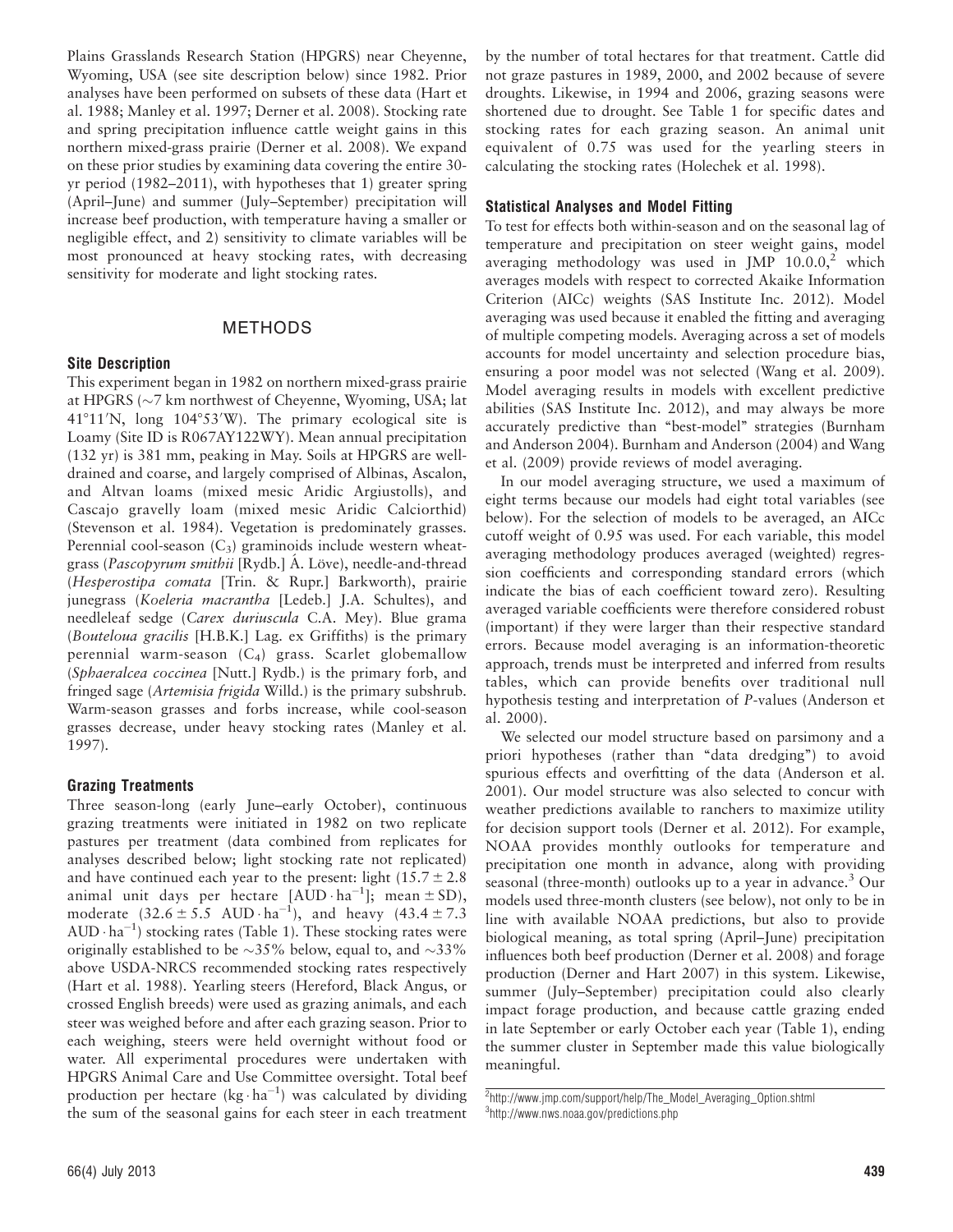Table 1. Yearly grazing dates and stocking rates for light (L), moderate (M), and heavy (H) stocking treatments at High Plains Grasslands Research Station. Steers were not grazed in 1989, 2000, or 2002 because of drought. Seasons were shortened in 1994 and 2006 due to drought. Stocking rate  $(AUD \cdot ha^{-1})$  was calculated using days of grazing, total number of steers in pasture, and an animal unit equivalent of 0.75. Not all steers were used as study animals for determining beef production.

|      | Grazing period |              |      | No. of steers in pasture |         |         | Stocking rate<br>$(AUD \cdot ha^{-1})$ |      |      |
|------|----------------|--------------|------|--------------------------|---------|---------|----------------------------------------|------|------|
| Year | Start          | End          | Days | L                        | M       | H       | $\mathsf{L}$                           | M    | H    |
| 1982 | 24 June        | 19 October   | 117  | 11                       | $\,8\,$ | $\,8\,$ | 11.8                                   | 29.3 | 39.0 |
| 1983 | 16 June        | 27 October   | 133  | 16                       | 8       | 8       | 19.5                                   | 33.2 | 44.3 |
| 1984 | 12 June        | 2 October    | 112  | 18                       | 8       | 8       | 18.4                                   | 28.0 | 37.3 |
| 1985 | 12 June        | 2 October    | 112  | 15                       | 10      | 10      | 15.4                                   | 35.0 | 46.7 |
| 1986 | 10 June        | 8 October    | 120  | 15                       | 10      | 10      | 16.5                                   | 37.5 | 50.0 |
| 1987 | 3 June         | 22 October   | 141  | 15                       | 10      | 10      | 19.4                                   | 44.1 | 58.7 |
| 1988 | 23 June        | 12 October   | 111  | 15                       | 10      | 10      | 15.2                                   | 34.7 | 46.3 |
| 1990 | 21 June        | 10 October   | 111  | 14                       | 10      | 10      | 14.2                                   | 34.7 | 46.3 |
| 1991 | 18 June        | 23 October   | 127  | 19                       | 10      | 10      | 22.1                                   | 39.7 | 52.9 |
| 1992 | 16 June        | 1 October    | 107  | 13                       | 10      | 10      | 12.7                                   | 33.4 | 44.6 |
| 1993 | 6 June         | 30 September | 116  | 14                       | 10      | 10      | 14.9                                   | 36.2 | 48.3 |
| 1994 | 1 June         | 9 August     | 70   | 15                       | 10      | 10      | 9.6                                    | 21.9 | 29.1 |
| 1995 | 21 June        | 12 October   | 113  | 15                       | 10      | 10      | 15.5                                   | 35.3 | 47.1 |
| 1996 | 6 June         | 26 September | 112  | 15                       | 10      | 10      | 15.4                                   | 35.0 | 46.7 |
| 1997 | 4 June         | 24 September | 112  | 14                       | 10      | 10      | 14.3                                   | 35.0 | 46.7 |
| 1998 | 10 June        | 30 September | 112  | 15                       | 10      | 10      | 15.4                                   | 35.0 | 46.7 |
| 1999 | 10 June        | 17 October   | 129  | 15                       | $10$    | $10$    | 17.7                                   | 40.3 | 53.8 |
| 2001 | 6 June         | 12 October   | 128  | 13                       | 8       | 8       | 15.2                                   | 32.0 | 42.7 |
| 2003 | 9 June         | 17 October   | 130  | 15                       | 8       | 8       | 17.8                                   | 32.5 | 43.3 |
| 2004 | 9 June         | 15 October   | 128  | 15                       | 8       | 8       | 17.6                                   | 32.0 | 42.7 |
| 2005 | 7 June         | 14 October   | 129  | 15                       | 8       | 8       | 17.7                                   | 32.3 | 43.0 |
| 2006 | 7 June         | 25 August    | 79   | 15                       | 8       | 8       | 10.8                                   | 19.7 | 26.3 |
| 2007 | 6 June         | 12 October   | 128  | 15                       | 8       | 8       | 17.6                                   | 32.0 | 42.7 |
| 2008 | 4 June         | 10 October   | 128  | 15                       | 8       | 8       | 17.6                                   | 32.0 | 42.7 |
| 2009 | 4 June         | 30 September | 118  | 15                       | 8       | 8       | 16.2                                   | 29.5 | 39.3 |
| 2010 | 8 June         | 17 September | 101  | 15                       | 8       | 8       | 13.9                                   | 25.2 | 33.7 |
| 2011 | 6 June         | 8 September  | 94   | 15                       | 8       | 8       | 12.9                                   | 23.5 | 31.3 |
| Mean |                |              | 115  |                          |         |         | 15.7                                   | 32.6 | 43.4 |
| SD   |                |              | 15.9 |                          |         |         | 2.8                                    | 5.5  | 7.3  |

Our model had eight total variables (Table 2). For current spring (April–June) and summer (July–September) monthly clusters, we included total precipitation (mm), average (of the average) temperature ( $\degree$ C; the average of the midpoint between the maximum and minimum temperatures at HPGRS weather stations), and an interaction term of precipitation \* temperature as predictors in the models. These two-way interaction terms were included in case the effects of temperature and precipitation alone were not additive. Finally, because priorseason precipitation can affect current-year forage production (Oesterheld et al. 2001), we also included prior growing season (April–September) and prior fall/winter (October–March) precipitation but not temperature.

We modeled total beef production (kg·ha<sup>-1</sup>) separately for each of the three stocking rates (light, moderate, and heavy) to compare the effect sizes between stocking rates. This method allowed us to directly test our hypotheses (Anderson et al. 2001). It was also selected because initial models treating stocking rate as a continuous or categorical variable produced few interpretable patterns, due to the fact that stocking rate

was such a strong predictor by itself that it overwhelmed and diminished climatic effects. Examinations of the effects of stocking rate alone on beef production were still performed for comparisons to prior studies, however. Models were constructed to maximize both biological meaning and management tool utility (Derner et al. 2012), rather than to build a complicated, intricate ecological model that might provide the best fit. Though a seemingly unlimited number of alternate model structures could have been constructed, our model structure was justifiable given the aims of this study.

## RESULTS

Across study years (excluding 1989, 2000, and 2002, when steers were not grazed), considerable variability existed in the precipitation and temperature variables (Table 3). Prior April– September precipitation exhibited a four-fold range from 120.0 mm (2003) to 506.8 mm (1996), whereas prior October– March precipitation differed six-fold from 28.2 mm (2007) to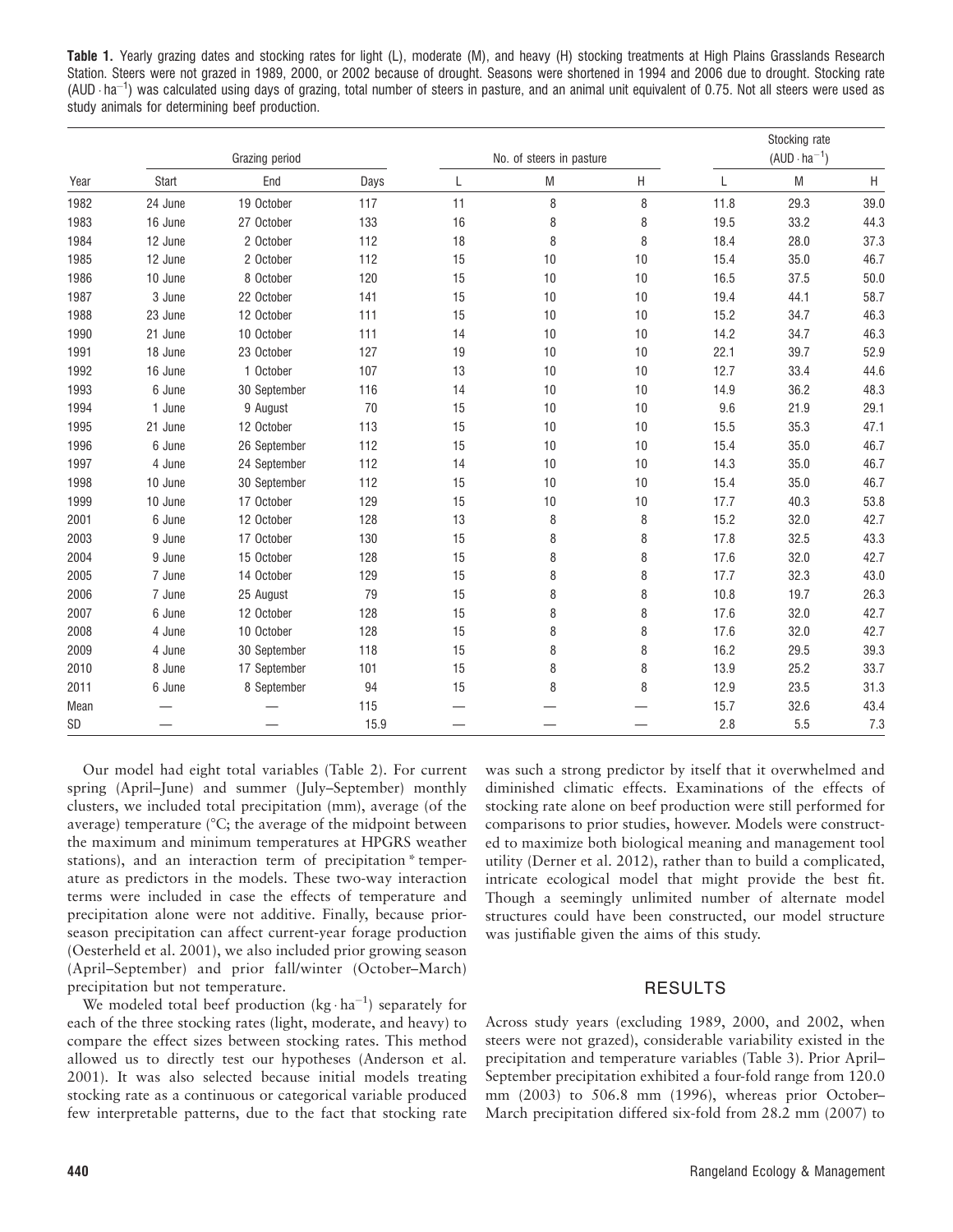Table 2. Model averaged estimates for total beef production (kg  $\cdot$  ha $^{-1}$ ). Sample sizes (n) reported in stocking rate column headings represent the number of models averaged (out of 255 possible) using a cutoff AICc weight of 0.95. Note that reported coefficients are not standardized, as results are to be used for predictive purposes and comparison to other data sets.

|                                                                    | Stocking rate   |           |                    |           |                |       |  |  |
|--------------------------------------------------------------------|-----------------|-----------|--------------------|-----------|----------------|-------|--|--|
|                                                                    | Heavy $(n=120)$ |           | Moderate $(n=151)$ |           | Light $(n=81)$ |       |  |  |
| Variable                                                           | Estimate        | <b>SE</b> | Estimate           | <b>SE</b> | Estimate       | SE.   |  |  |
| Intercept                                                          | 57.767          |           | 42.734             |           | 20.275         |       |  |  |
| April-June precipitation                                           | 0.016           | 0.016     | 0.025              | 0.014     | 0.001          | 0.003 |  |  |
| April-June mean temperature                                        | $-3.836$        | 1.172     | $-0.742$           | 0.594     | $-0.158$       | 0.196 |  |  |
| (April–June precipitation) * (April–June mean temperature)         | 0.007           | 0.008     | 0.010              | 0.007     | 0.001          | 0.002 |  |  |
| July–September precipitation                                       | 0.017           | 0.017     | 0.014              | 0.013     | 0.000          | 0.003 |  |  |
| July-September mean temperature                                    | 1.667           | 0.902     | 0.096              | 0.354     | $-0.003$       | 0.125 |  |  |
| (July–September precipitation) * (July–September mean temperature) | 0.004           | 0.010     | 0.003              | 0.007     | 0.000          | 0.003 |  |  |
| Prior April–September precipitation                                | $-0.013$        | 0.011     | $-0.004$           | 0.006     | $-0.015$       | 0.005 |  |  |
| Prior October-March precipitation                                  | $-0.015$        | 0.020     | $-0.012$           | 0.015     | $-0.007$       | 0.007 |  |  |
| Coefficient of determination $(R^2)$                               | 0.58            |           | 0.46               |           | 0.42           |       |  |  |

190.8 mm (1990). Spring (April–June) precipitation ranged from 71.4 mm in 2006 to 342.0 mm in 1983, with the average temperature ranging from  $7.2^{\circ}$ C in 1983 to 13.1°C in 1994. Summer (July–September) precipitation was lowest in 1998 with 53.6 mm and highest in 1997 with 263.7 mm, and the average temperature during this period ranged from 12.6°C in 2003 to 19.8°C in 1995.

Beef production increased with stocking rate (Fig. 1), whether considered as a continuous or qualitative variable (Figs. 1A and 1B, respectively). The spread of data points around the best fit line in Figure 1A increased with the stocking rate, and the largest standard error was associated with the heavy stocking rate in Figure 1B. Similarly,  $R^2$  values and parameter estimates decreased as the stocking rate declined from heavy to moderate and light levels, with the exception being a slight increase in effect size for spring precipitation from the heavy to moderate stocking rate (Table 2). These higher amounts of data variability with increased stocking rate in Figure 1 and Table 2 may suggest increased sensitivity to climate variability at higher stocking rates.

Spring temperature influenced beef production (as shown by large effect estimates that were robust to standard errors) at both heavy and moderate stocking rates, but not at light stocking rates (Table 2). Spring precipitation also influenced beef production at heavy and moderate (but not light) stocking rates, with estimates being less robust (Table 2). Spring temperature and precipitation were correlated in this system, because warmer springs were drier, and cooler springs were wetter (linear regression: [Apr-Jun precip.]  $= 454.81 - 26.27*$ [Apr–Jun mean temp.];  $R^2 = 0.29$ ;  $P < 0.0001$ ;  $F = 32.04$ ; data not shown). Summer temperature and precipitation were not correlated in this system, but both positively influenced beef production differentially by stocking rate. Summer temperature had a robustly positive influence on beef production at heavy, but not moderate or light, stocking rates. Although summer precipitation had positive influences at the heavy and moderate stocking rates, the estimates were not robust. Interaction terms between temperature and precipitation for both spring and summer were small and generally not robust at any stocking rate. Prior-year fall/winter (March–October) and growing season (April–September) precipitation had a negative (but largely nonrobust) influence on beef production across stocking rates. The largest and most robust prior-year effect was prior– growing season precipitation at the light stocking rate (Table 2).

## **DISCUSSION**

Our hypothesis of greater sensitivity to weather variables at higher stocking rates was supported, in that the proportion of variation explained  $(R^2$  values) and effect size estimates decreased with decreasing stocking rate. Similarly, our hypothesis that increased spring (April–June) and summer (July– September) precipitation would benefit beef production was supported at moderate and heavy stocking rates, which concurs with Derner et al. (2008), at least for spring precipitation. In contrast, our hypothesis that temperature would be relatively unimportant was not supported. Cooler spring temperatures were highly beneficial to beef production at both moderate and heavy stocking rates. These cooler temperatures are optimal for

Table 3. Summary temperature and precipitation data across study years.

|                 | Precipitation (mm)  |                     |                     |                     | Average temperature $(^{\circ}C)$ |                  |  |
|-----------------|---------------------|---------------------|---------------------|---------------------|-----------------------------------|------------------|--|
|                 | Prior Apr-Sep       | Prior Oct-Mar       | Apr-Jun             | Jul–Sep             | Apr-Jun                           | Jul–Sep          |  |
| Range           | 120.0-506.8         | 28.19-190.8         | 71.4-342.0          | 53.6-263.7          | $7.2 - 13.1$                      | $12.6 - 19.8$    |  |
| Mean $(\pm SD)$ | 312.0 ( $\pm$ 97.7) | 108.4 ( $\pm$ 43.1) | 192.7 ( $\pm$ 68.7) | 136.9 ( $\pm$ 57.9) | 10.0 ( $\pm$ 1.4)                 | 17.1 $(\pm 1.5)$ |  |
| Median          | 324.6               | 105.0               | 196.1               | 135.4               | 10.2                              | 17.1             |  |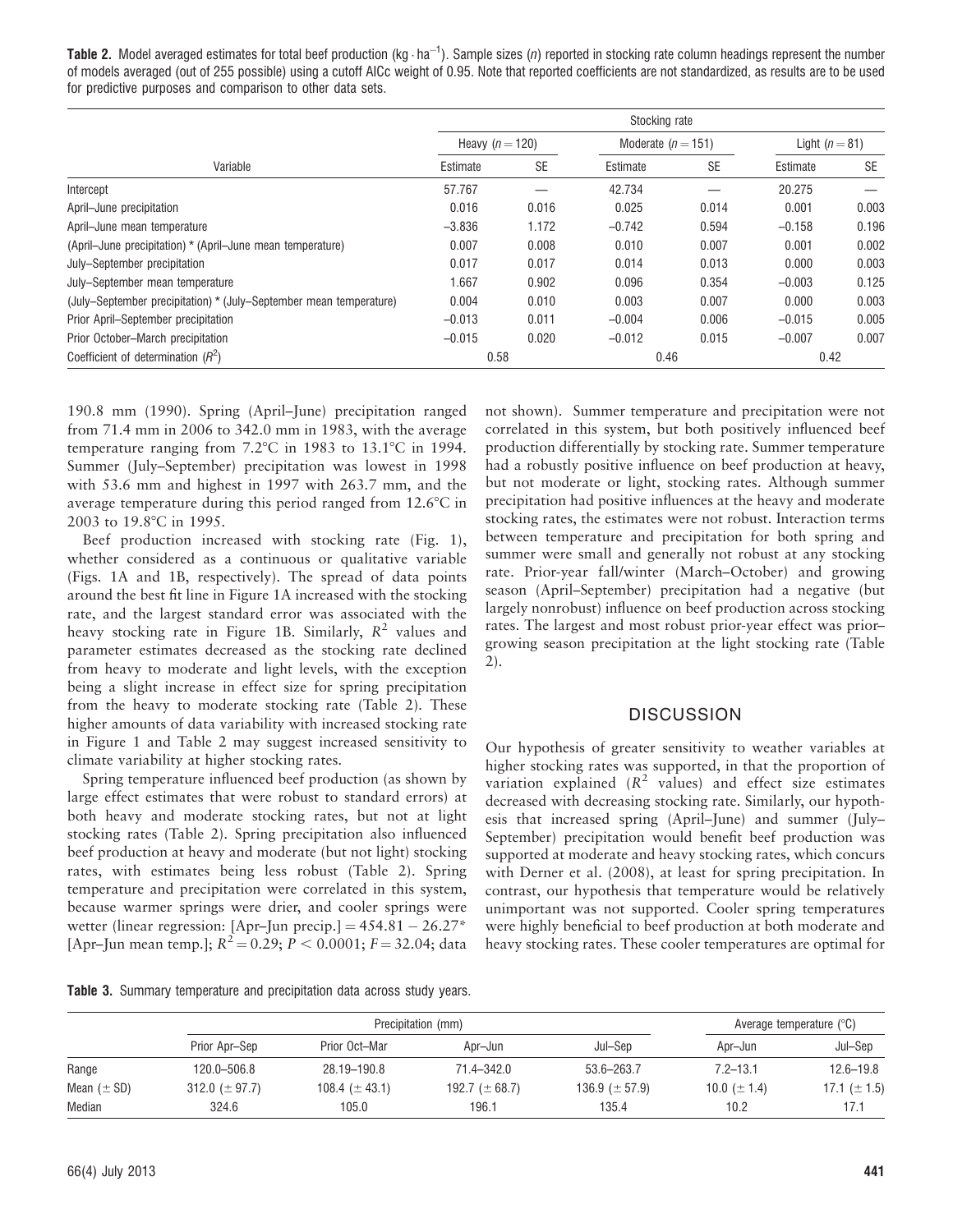

Figure 1. Continuous and categorical effects of stocking rate on beef production in northern mixed-grass prairie. A, Linear regression results of beef production using AUD  $\cdot$  ha<sup>-1</sup> as a continuous variable. B, P- and F-values resulting from analysis of variance (ANOVA). Error bars represent mean  $\pm$  1 SE. Tukey's honestly significant difference test showed significant differences ( $P < 0.05$ ) between all treatments.

cool-season  $(C_3)$  grass growth (Williams 1974) and can increase intake by steers (Fox 1987) of these nutritious grasses (Barbehenn et al. 2004). Summer temperature also had a relatively and unexpectedly strong positive relationship with beef production at the heavy stocking rate, where the plant community is dominated by  $C_4$  grasses (Manley et al. 1997) that can be more productive at warmer temperatures (Williams 1974). In contrast, a negative relationship between summer temperature and beef production was shown in a  $C_3$ -dominated northern mixed-grass prairie in eastern Montana (MacNeil and Vermeire 2012). These contrasting results demonstrate the importance of vegetation composition as a determinant in influencing the magnitude and directionality of temperature effects on beef production.

Temperature effects on beef production may have been inadvertently and perhaps detrimentally overlooked previously. Because precipitation has been shown to be important for forage production in this (and other) systems (Derner and Hart 2007), the resulting agronomic perspective of rangeland productivity may have led to less ecological focus on temperature. Though temperature variables had the largest effect sizes compared to the precipitation and interaction variables, the effect size between these variables are not directly comparable. Temperature coefficient estimates represent beef production responses based on  $1^{\circ}$ C intervals, whereas precipitation was based on 1-mm intervals. Given that temperature and precipitation are on two substantially different scales, the reader is cautioned against an interpretation that temperature is a much stronger predictor than precipitation. Temperature effect sizes were the most robust when compared to their respective standard errors, however (Table 2).

Warm, dry springs are detrimental to beef production, especially at moderate and heavy stocking rates, where composition of  $C_3$  grasses is reduced in this northern mixedgrass prairie (Manley et al. 1997). One strategy to combat these negative effects would be to reduce stocking rates prior to the grazing season in years with expected warm, dry spring conditions. Though this strategy may be logistically difficult for many producers and relies on the accuracy of spring forecasts, yearling steers can be the most flexible and profitable type of cattle for adaptive management in this manner (Ritten et al. 2010; Torell et al. 2010). Because beef production with

light stocking rates is relatively unaffected by climatic variability, utilizing lighter stocking rates increases predictability of gains and reduces enterprise risk when climatic conditions are unfavorable. A light stocking rate provides increased forage production and capacity to produce sustained beef production across variable climate conditions (Derner and Hart 2007), due to a more mixed  $C_3-C_4$  grass community (Manley et al. 1997).

In contrast to warm, dry springs reducing beef production at heavy and moderate stocking rates, a combination of cool, wet springs and warm, wet summers are ideal for beef production in this mixed  $C_3-C_4$  prairie. This can likely be attributed to growing conditions conducive to increased forage production occurring both early  $(C_3$  grasses) and late  $(C_4$  grasses) in the grazing season (Williams 1974; Smoliak 1986). Forage quality, as determined by both N content (Biondini et al. 1998) and leaf:stem ratio (Sims and Singh 1978), can also be positively influenced by increased precipitation in mixed-grass prairie. Thus, cool, wet springs and warm, wet summers provide environmental conditions for forage at both a quality and quantity sufficient for increased beef production at moderate and heavy stocking rates.

Prior growing season (April–September) precipitation negatively impacted current-year beef production under light stocking. Greater precipitation in the prior growing season would have increased plant production, which subsequently increases the amount of standing dead forage with light stocking in the current year (Derner and Hart 2007). Increased standing dead forage, especially reproductive stems of bunchgrasses such as needle-and-thread (which contain high lignin content [Milchunas et al. 2005]) in this system, may reduce forage quality on offer to grazing animals. Low forage quality can in turn alter grazing behavior (Ganskopp et al. 1992), which may contribute to lowered beef production.

We acknowledge that cattle genetics varied over these three decades, although British breeds (Hereford, Black Angus) were used consistently; as such, we cannot separate the effects of climatic factors and livestock genetics. In addition, consistent application of stocking rate treatments to the same pastures each year resulted in cumulative changes to vegetation composition (Manley et al. 1997) and forage productivity (Derner and Hart 2007) across years. At least a portion of the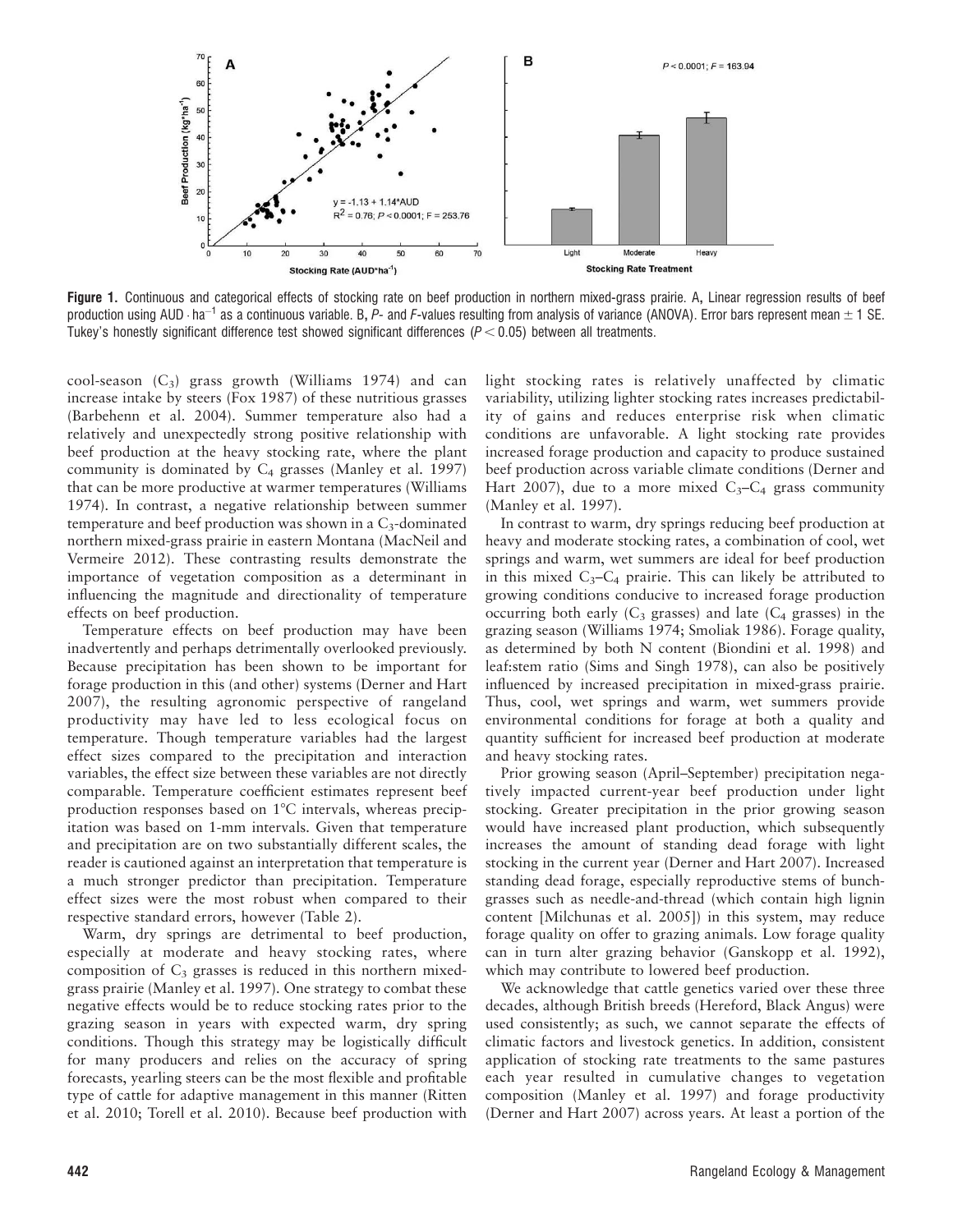resultant influence of temperature and precipitation effects on beef production is therefore a product of long-term, grazinginduced modifications to plant communities in this northern mixed-grass prairie. Similarly, stocking rate variability across years within a treatment, due to differing grazing season lengths and minor fluctuations in numbers of grazing animals, likely contributed to the unexplained variation in our livestockweather models. Even still, clear trends (which should be the focus here as much as the exact variable coefficients) could be seen for the effects of seasonal temperature and precipitation on beef production in northern mixed-grass prairie. These results highlight the utility and importance of long-term datasets such as the one presented here.

## IMPLICATIONS

Under the parsimonious model structure presented here, ranchers would only be required to provide six easily accessible weather variables/forecasts for a decision support tool. Given that NOAA provides seasonal, three-month forecasts for any three-month period up to a year in advance, ranchers would have the ability to make at least some stocking rate decisions well in advance of the upcoming grazing season. This would potentially reduce degradation of the rangeland, allow for sustainable beef production, and increase economic returns through use of flexible stocking rates across years (Ritten et al. 2010; Torell et al. 2010). Enhancing decision-making related to stocking rate well before the grazing season would provide ranchers with the capacity to incorporate adaptive management for climate variability and increase their ability to optimize marketing strategies.

Inclusion of relationships between temperature and precipitation and beef production in relevant decision support tools such as the Great Plains Framework for Agricultural Resource Management (GPFARM; Shaffer et al. 2000; Andales et al. 2005, 2006), would enable ranchers to compare expected beef production at various stocking rates based on predicted weather and enable them to make strategic management decisions. Because many ranchers decide to maximize stocking rate in an effort to maximize profits (Dunn et al. 2010), ranchers using this strategy can be cautioned, based on our results that heavy stocking rates are most sensitive to climatic variability, to incorporate seasonal weather variables in their stocking rate decisions. Beyond annual expectations of beef production based on weather forecasts, long-term projections of beef production based on relevant climate change scenarios can also be produced by including our model averaged relationships in decision support tools such as GPFARM. Such long-term projections will be valuable in efforts to increase food production to accommodate a growing human population, especially in the face of climate change and variability (Food and Agriculture Organization of the United Nations 2011).

## ACKNOWLEDGMENTS

We thank multiple ARS technicians, especially Matt Mortensen, Pam Freeman, and Stanley Clapp, for their assistance in gathering and compiling data for these analyses. Numerous student workers from over the years are thanked as well. We are especially grateful to Richard (Dick) H. Hart for initiating this study. Mark West is thanked for his consultation on the statistical methods used in this paper. Finally, we wish to extend our gratitude to both the University of Wyoming and 8A Hay and Cattle Company for providing the study animals.

## LITERATURE CITED

- ANDALES, A. A., J. D. DERNER, P. N. S. BARTLING, L. R. AHUJA, G. H. DUNN, R. H. HART, AND J. D. HANSON. 2005. Evaluation of GPFARM for simulation of forage production and cow–calf weights. Rangeland Ecology & Management 58:247–255.
- ANDALES, A. A., J. D. DERNER, L. R. AHUJA, AND R. H. HART. 2006. Strategic and tactical prediction of forage production in northern mixed-grass prairie. Rangeland Ecology & Management 59:576–584.
- ANDERSON, D. R., K. P. BURNHAM, AND W. L. THOMPSON. 2000. Null hypothesis testing: problems, prevalence, and an alternative. Journal of Wildlife Management 64:912–923.
- ANDERSON, D. R., K. P. BURNHAM, W. R. GOULD, AND S. CHERRY. 2001. Concerns about finding effects that are actually spurious. Wildlife Society Bulletin 29:311–316.
- BARBEHENN, R. V., Z. CHEN, D. N. KAROWE, AND A. A. SPICKARDS. 2004. C<sub>3</sub> grasses have higher nutritional quality than  $C_4$  grasses under ambient and elevated atmospheric  $CO<sub>2</sub>$ . Global Change Biology 10:1565-1575.
- BIONDINI, M. E., B. D. PATTON, AND P. E. NYREN. 1998. Grazing intensity and ecosystem processes in a northern mixed-grass prairie. Ecological Applications 8:469–479.
- BRISKE, D. D., J. D. DERNER, D. G. MILCHUNAS, AND K. W. TATE. 2011. An evidence-based assessment of prescribed grazing practices. In: D. D. Briske [ED.]. Conservation benefits of rangeland practices: assessment, recommendations, and knowledge gaps. Washington, DC, USA: USDA-NRCS. p. 21–74.
- BURNHAM, K. P., AND D. R. ANDERSON. 2004. Multimodal inference: understanding AIC and BIC in model selection. Sociological Methods and Research 33:261–304.
- CRAINE, J. M., E. G. TOWNE, A. JOERN, AND G. R. HAMILTON. 2009. Consequences of climate variability for the performance of bison in tallgrass prairie. Global Change Biology 15:772–779.
- CRAINE, J. M., J. B. NIPPERT, A. J. ELMORE, A. M. SKIBBE, S. L. HUTCHINSON, AND N. A. BRUNSELL. 2012. Timing of climate variability and grassland productivity. Proceedings of the National Academy of Sciences of the United States of America 109:3401–3405.
- DERNER, J. D., AND R. H. HART. 2007. Grazing-induced modifications to peak standing crop in northern mixed-grass prairie. Rangeland Ecology & Management 60:270– 276.
- DERNER, J. D., R. H. HART, M. A. SMITH, AND J. W. WAGGONER. 2008. Long-term cattle gain responses to stocking rate and grazing systems in northern mixed-grass prairie. Livestock Science 117:60–69.
- DERNER, J. D., D. J. AUGUSTINE, J. C. ASCOUGH II, AND L. R. AHUJA. 2012. Opportunities for increasing utility of models for rangeland management. Rangeland Ecology & Management. 65:623–631.
- DUNN, B. H., A. J. SMART, R. N. GATES, P. S. JOHNSON, M. K. BEUTLER, M. A. DIERSEN, AND L. L. JANSSEN. 2010. Long-term production and profitability from grazing cattle in the northern mixed grass prairie. Rangeland Ecology & Management 63:233–242.
- FOOD AND AGRICULTURE ORGANIZATION OF THE UNITED NATIONS. 2011. The state of the world's land and water resources for food and agriculture. Rome, Italy: Food and Agriculture Organization of the United Nations. 47 p.
- FOX, D. G. 1987. Feed intake by beef cattle. Symposium proceedings: feed intake by beef cattle; 20–22 November 1986. Stillwater, OK, USA: Animal Science Department, Agricultural Experiment Station, Division of Agriculture, Oklahoma State University. 16 p
- GANSKOPP, D., D. ANGELL, AND J. ROSE. 1992. Response of cattle to cured reproductive stems in caespitose grass. Journal of Range Management 45:401–404.
- HANSON, J. D., B. B. BAKER, AND R. M. BOURDON. 1993. Comparison of the effects of different climate change scenarios on rangeland livestock production. Agricultural Systems 41:487–502.
- HART, R. H., M. J. SAMUEL, P. S. TEST, AND M. A. SMITH. 1988. Cattle, vegetation, and economic responses to grazing systems and grazing pressure. Journal of Range Management 41:282–286.